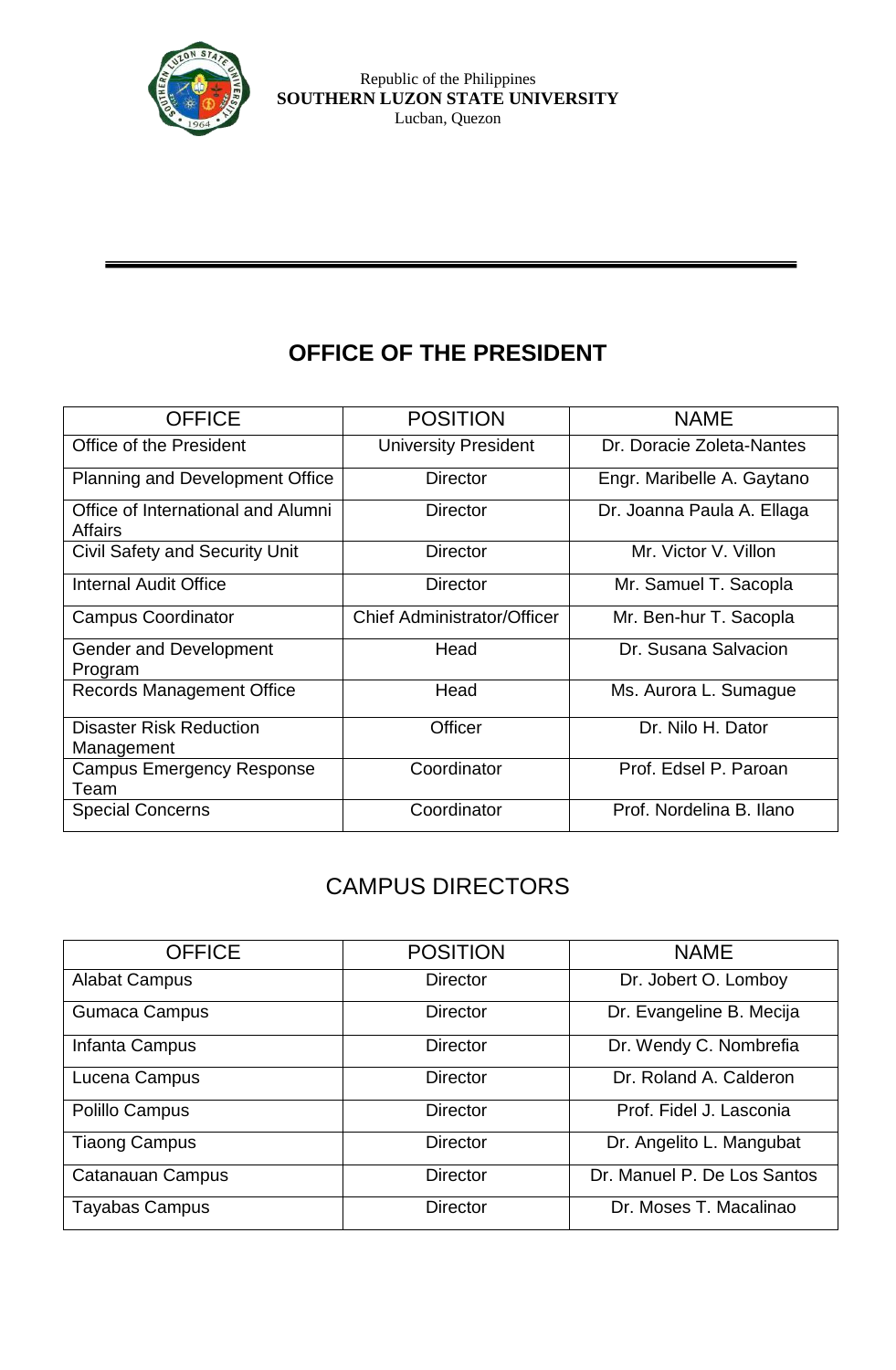

### **OFFICE OF THE VICE PRESIDENT FOR ACADEMIC AFFAIRS**

| <b>OFFICE</b>                                               | <b>POSITION</b>             | <b>NAME</b>                  |  |
|-------------------------------------------------------------|-----------------------------|------------------------------|--|
| Office of the Vice President for<br><b>Academic Affairs</b> | <b>Vice President</b>       | Dr. Gondelina A. Radovan     |  |
| <b>Instruction Office</b>                                   | <b>Director</b>             | Prof. Percival C. Verano     |  |
| <b>University Registrar</b>                                 | <b>University Registrar</b> | Prof. Mariebeth P. Seño      |  |
| <b>University Library</b>                                   | <b>University Librarian</b> | Ms. Isabel Noreen R. Rairata |  |

### DEANS

| <b>OFFICE</b>                                                                 | <b>POSITION</b> | <b>NAME</b>                   |  |
|-------------------------------------------------------------------------------|-----------------|-------------------------------|--|
| <b>Graduate School</b>                                                        | Dean            | Dr. Mari Jane A. Lee          |  |
| College of Agriculture                                                        | Dean            | Dr. Cynthia L. Payonga        |  |
| College of Allied Medicine                                                    | Dean            | Dr. Dhenalyn Aquino-Dejelo    |  |
| College of Arts and Sciences                                                  | Dean            | Dr. Shiela M. Manzanilla      |  |
| College of Administration,<br><b>Business Hospitality, and</b><br>Accountancy | Dean            | Dr. Chona V. Cayabat          |  |
| <b>College of Teacher Education</b>                                           | Dean            | Dr. Renato R. Maaliw          |  |
| College of Engineering                                                        | Dean            | Dr. Marife S. Magpantay       |  |
| College of Industrial Technology                                              | Dean            | Dr. Ricaryl Catherine P. Cruz |  |
| Office of Student Affairs and<br><b>Services</b>                              | Dean            | Dr. Marietta A. Villaverde    |  |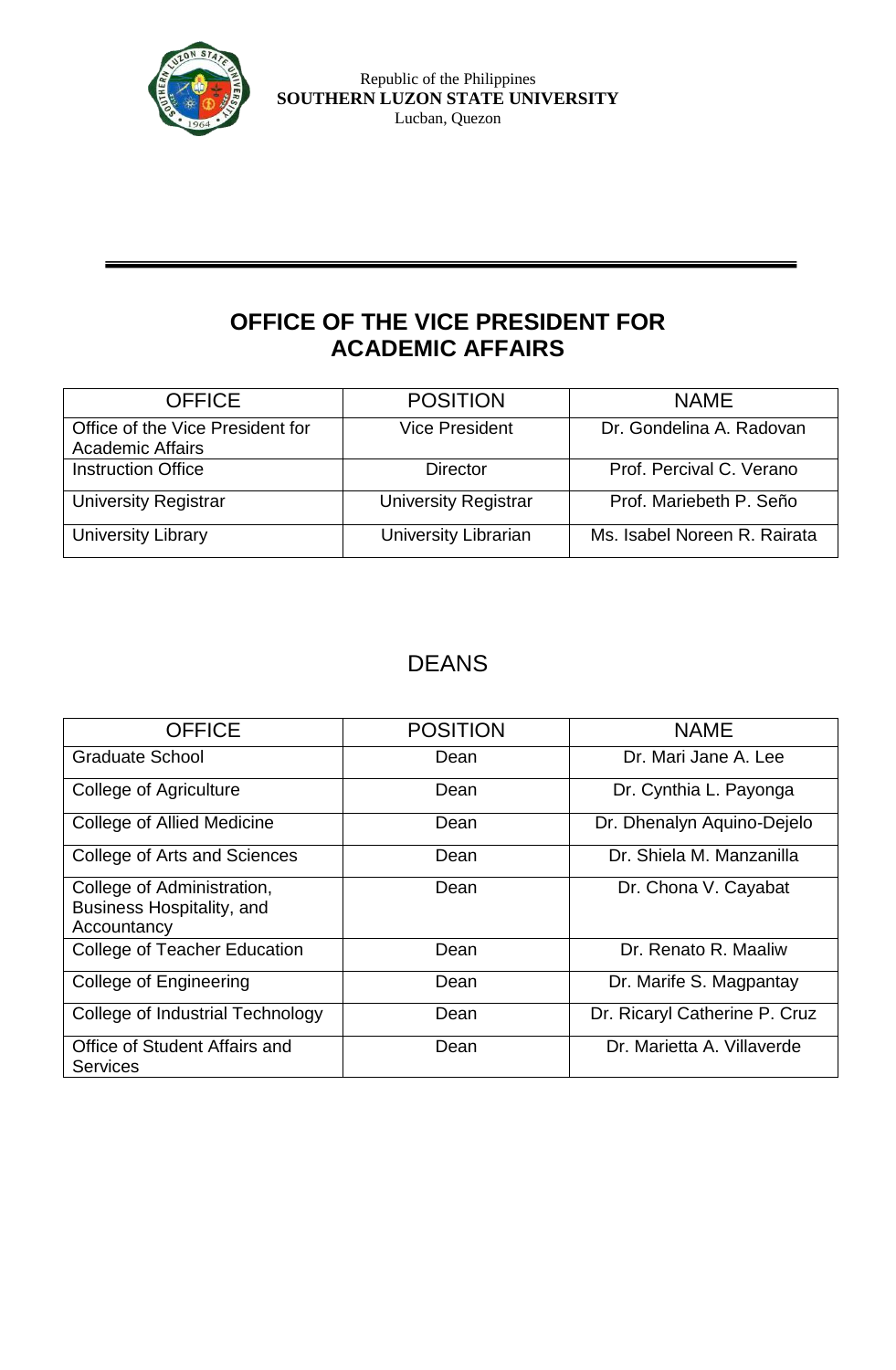

#### Republic of the Philippines **SOUTHERN LUZON STATE UNIVERSITY** Lucban, Quezon

| <b>OFFICE</b>                                                                               | <b>POSITION</b>         | <b>NAME</b>                     |  |
|---------------------------------------------------------------------------------------------|-------------------------|---------------------------------|--|
| Scholarship and Financial<br>Assistance                                                     | Head                    | Dr. Elna Cosejo                 |  |
| UniFAST and TES                                                                             | <b>Focal Person</b>     | Mr. Gilbert N. Andaluz          |  |
| <b>Student Admission</b>                                                                    | Head                    | Prof. Josephine Camson          |  |
| <b>Housing and Residential Services</b>                                                     | Head                    | Prof. Gerald R. Villaseñor      |  |
| Career and Job Placement<br><b>Services</b>                                                 | Head                    | Prof. Noreen P. Echague         |  |
| <b>Guidance and Testing Services</b><br>(Guidance Coordinator for<br>CABHA and SLSU Tiaong) | Head                    | Prof. Alexandra Wanda L. Villon |  |
| <b>Student Publication</b>                                                                  | Head                    | Prof. Maritess M. Roh.          |  |
| <b>Sports Development</b><br>Program/STRASUC Coordinator                                    | Head                    | Prof. Sonia D. Abustan          |  |
| <b>Cultural Development Program</b>                                                         | Head                    | Prof. Federico A. Ceribo        |  |
| <b>Multi-Faith Services</b>                                                                 | Head                    | Prof. Michelle V. Ramirez       |  |
| <b>Student Organizations</b>                                                                | Head                    | Prof. Michael Anthony G. Nada   |  |
| <b>NSTP Coordinator</b>                                                                     | <b>NSTP Coordinator</b> | Dr. Nilo H. Dator               |  |

### Office of Student Affairs and Services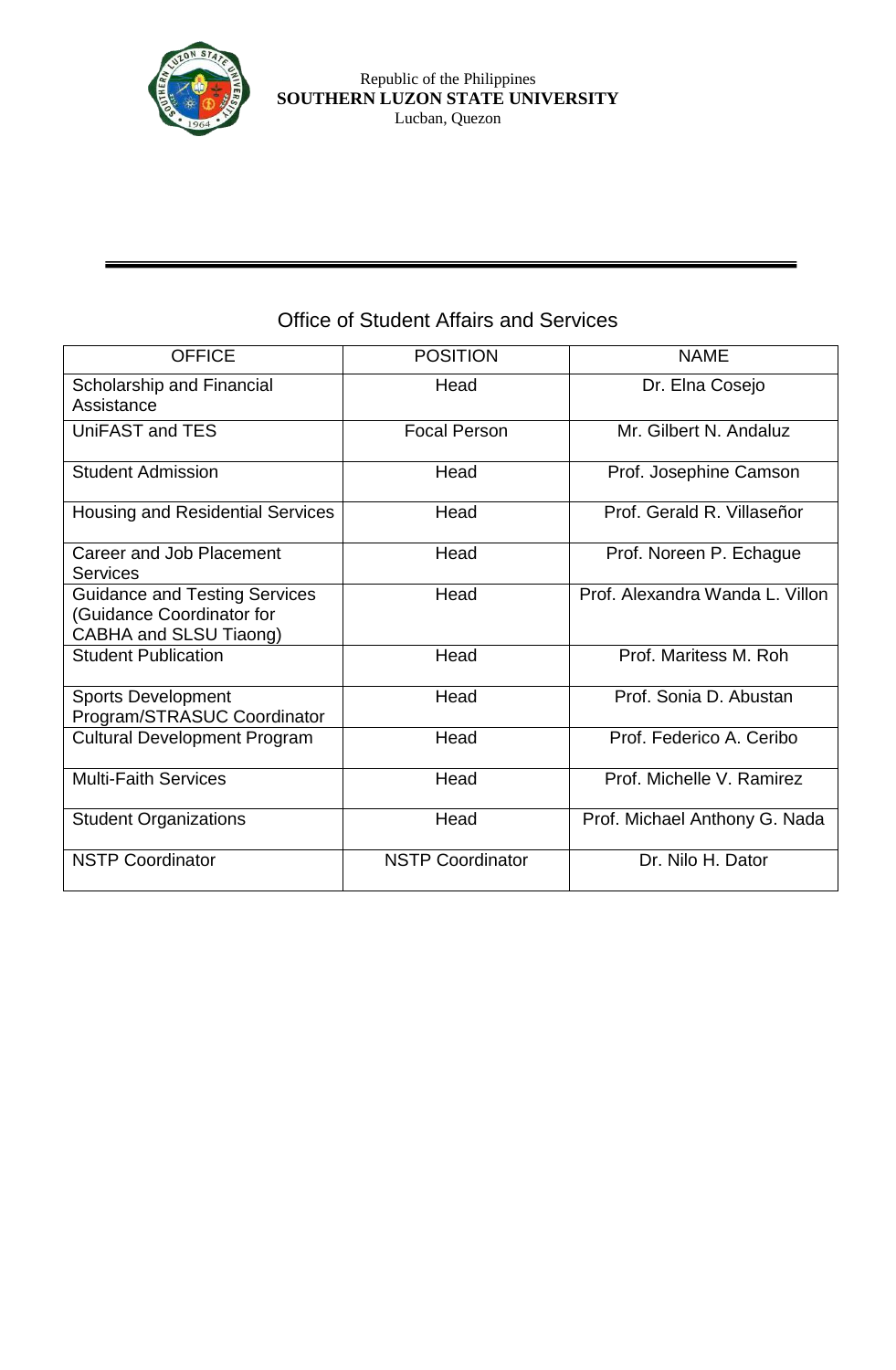

Republic of the Philippines **SOUTHERN LUZON STATE UNIVERSITY** Lucban, Quezon

# POSITIONS AND OFFICIALS

### **OFFICE OF THE VICE PRESIDENT FOR ADMINISTRATIVE AND FINANCIAL AFFAIRS**

| <b>OFFICE</b>                                                                      | <b>POSITION</b>       | <b>NAME</b>                        |  |
|------------------------------------------------------------------------------------|-----------------------|------------------------------------|--|
| Office of the Vice President for<br>Administrative and Financial<br><b>Affairs</b> | <b>Vice President</b> | Dr. Frederick T. Villa             |  |
| <b>Business Affairs Office</b>                                                     | <b>Director</b>       | Prof. Maria Elizabeth P. Abuy      |  |
| <b>Accounting Office</b>                                                           | Head                  | Dr. Erwin D. Villaverde            |  |
| <b>Cashiering Office</b>                                                           | Head                  | Mr. Hector A. Macaraan             |  |
| <b>Budget Office</b>                                                               | Head                  | Ms. Maria Cristine D. Absulio      |  |
| Human Resource Management<br>Office                                                | Head                  | Ms. Maridel C. Zabella             |  |
| <b>Supply and Property Office</b>                                                  | Head                  | Engr. Maria Rosanna D. De<br>Veluz |  |
| <b>Procurement Office</b>                                                          | Head                  | Ms. Margarita L. Placino           |  |
| <b>Health Services</b>                                                             | Head                  | Dr. Ma. Genevieve L. Cuarto,<br>MD |  |
| <b>Physical Plant and Facilities</b>                                               | Head                  | Engr. Ronelito O. San Jose         |  |

### **OFFICE OF THE VICE PRESIDENT FOR PLANNING, RESEARCH, EXTENSION, PRODUCTION AND DEVELOPMENT**

| <b>OFFICE</b>                                                                                           | <b>POSITION</b>       | <b>NAME</b>              |
|---------------------------------------------------------------------------------------------------------|-----------------------|--------------------------|
| Office of the Vice President for<br>Planning, Research, Extension,<br><b>Production and Development</b> | <b>Vice President</b> | Dr. Marissa C. Esperal   |
| <b>Research Services</b>                                                                                | <b>Director</b>       | Dr. Delia R. Babilonia   |
| <b>Extension Services</b>                                                                               | <b>Director</b>       | Engr. Lourdes A. Quevada |
| <b>Production Services</b>                                                                              | <b>Director</b>       | Dr. Melanie S. Cadao     |